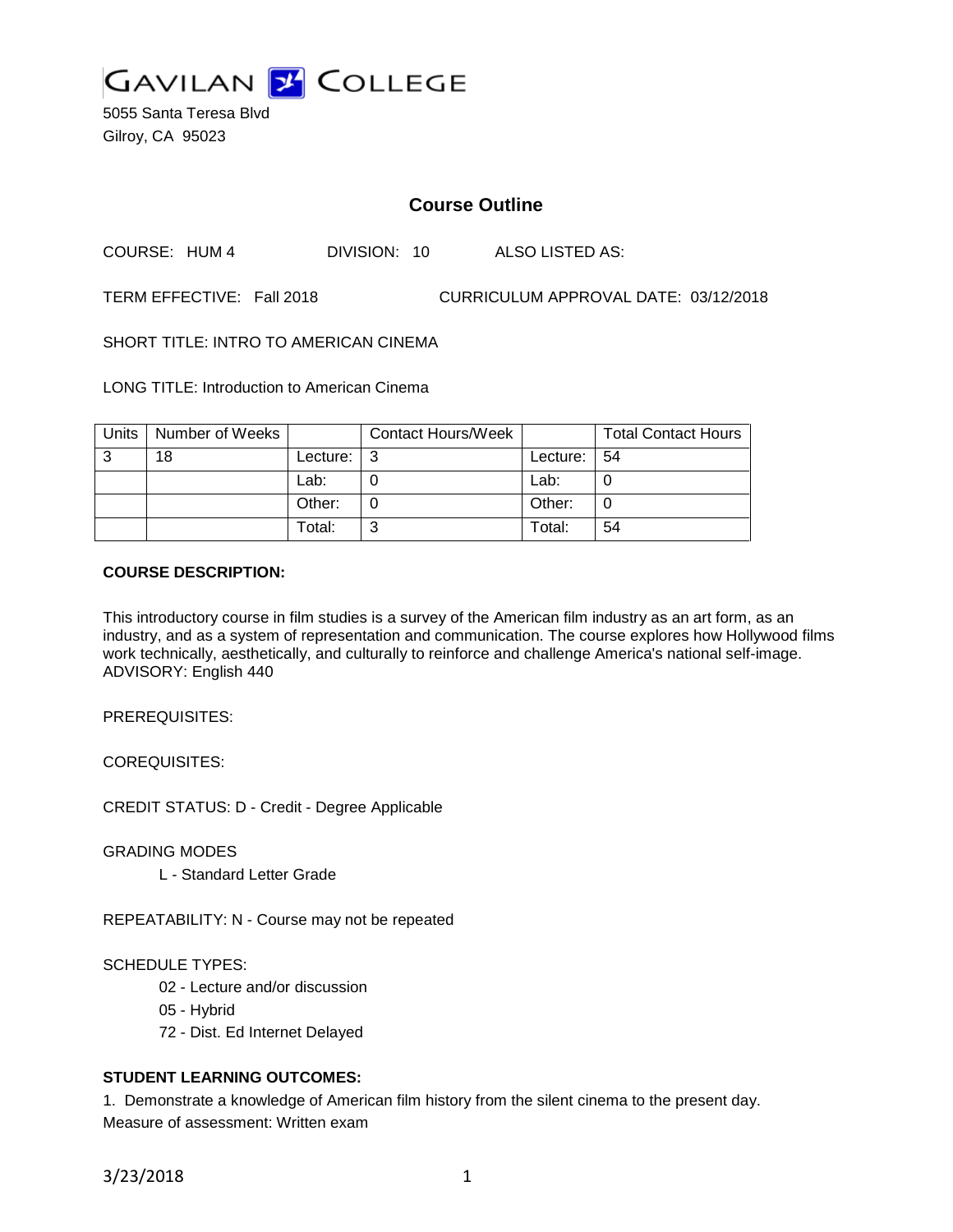Year assessed, or planned year of assessment: 2013

2. Demonstrate a recognition of and use of the basic technical and critical vocabulary of motion pictures.

Measure of assessment: Written paper.

Year assessed, or planned year of assessment: 2013

3. Show an ability to identify and understand the economic structure of the film industry.

Measure of assessment: Written exam

Year assessed, or planned year of assessment: 2013

4. Demonstrate an understanding of the role of genre in American film history.

Measure of assessment: Written paper.

Year assessed, or planned year of assessment: 2013

### **CONTENT, STUDENT PERFORMANCE OBJECTIVES, OUT-OF-CLASS ASSIGNMENTS**

Curriculum Approval Date: 03/12/2018

3 HOURS

CONTENT: Orientation. Overview of the course. course objectives.

STUDENT PERFORMANCE OBJECTIVES: Prepare for the course. Observe silent films.

**OUT OF CLASS ASSIGNMENTS:** Watch assigned silent films. Read assigned chapters.

3 HOURS

CONTENT: The Studio System: The Golden Age of Hollywood

Students will observe Casblanca.

**STUDENT** 

PERFORMANCE OBJECTIVES: Describe the studio system in economic terms.

Identify the corporate structure and interrelated nature of the major studios

Recognize the significance of the Justice

Department's actions against the studios in the 1930's and 1940's.

OUT OF CLASS ASSIGNMENTS: Read assigned chapters.

3 HOURS

CONTENT: An introduction to film language.

STUDENT PERFORMANCE OBJECTIVES:

Recognize basic film terminology. Recognize the broad changes in American society and world culture that enables Hollywood to emerge as an entertainment institution.

OUT OF CLASS ASSIGNMENTS: Read

assigned chapters and provided supplemental materials.

3 HOURS

CONTENT: The Hollywood Style. Students will observe Citizen Kane.

STUDENT PERFORMANCE OBJECTIVES:

Recognize shot types and the

reasoning behind their uses

Distinguish between various types of editing techniques and transitions

Recognize and define different camera movements in film.

OUT OF CLASS ASSIGNMENTS: Read assigned

chapter and write Film Response paper

3 HOURS

CONTENT: The Combat Film. Students will observe a combat film such as From Here to Eternity, Bridge on the River Kwai, Paths of Glory, Apocalypse Now,

or Saving Private Ryan.

STUDENT PERFORMANCE OBJECTIVES: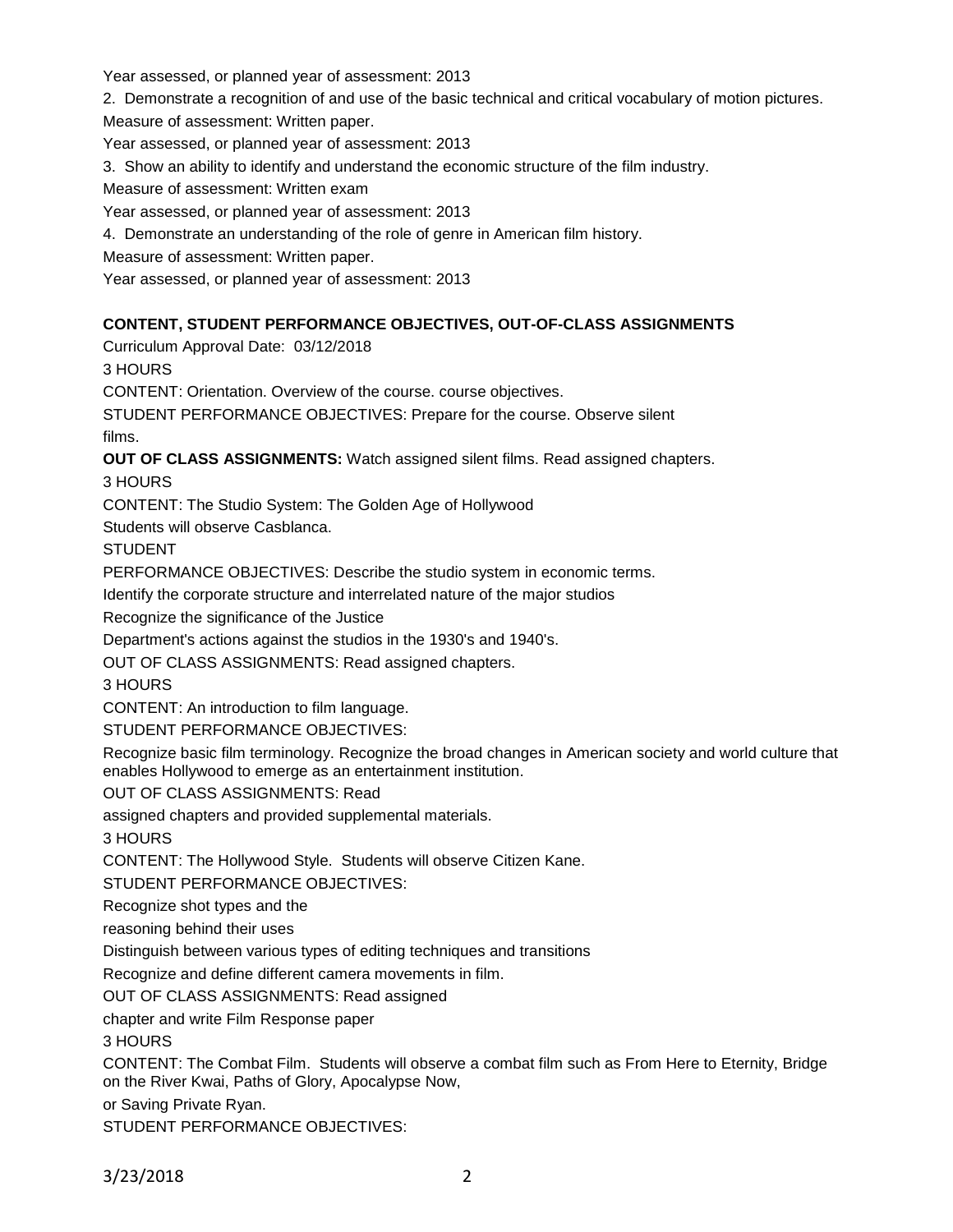Identify the different thematic trends in the films associated with war

Explain and describe aesthetic and expressive nature of the war

genre

Understand the impact of propaganda and the government on films during wartime

OUT OF CLASS ASSIGNMENTS: Read assigned chapter and write Film Response paper

3 HOURS

CONTENT: The Western.

Students will observe western such as True Grit, Open Range, or Unforgiven.

STUDENT PERFORMANCE OBJECTIVES:

Identify the common themes of western films and the traits of the American Cowboy.

Identify

the great directors and stars of the genre.

Explain the historical and artistic development of the Western film and how it was influenced by and influenced changes in society.

OUT OF CLASS

ASSIGNMENTS: Read assigned chapter and write Film Response paper

3 HOURS

CONTENT: The Film Noir. Students will watch a Film Noir such as Maltese Falcon, Double Indemnity, Chinatown, The Usual

Suspects, or L.A. Confidential.

STUDENT PERFORMANCE OBJECTIVES:

Recognize the historical antecedents of film noir.

Describe how film noir films reflected the social and cultural changes that took

place during and after World War II.

Identify the specific characteristics of the film noir aesthetics.

OUT OF CLASS ASSIGNMENTS: Read assigned chapter and write Film Response paper

3 HOURS

CONTENT:

Cinematography & Mis-en-scene. Students will watch a contemporary film that demonstrates aspects of mis-en-scene such as The Graduate.

STUDENT PERFORMANCE OBJECTIVES:

Define the duties of the

director of photography.

Identify the 3-point lighting technique.

Identify the different lighting schemes for different genres.

OUT OF CLASS ASSIGNMENTS: Read assigned chapter and write Film Response

paper

3 HOURS

CONTENT: The Suspense and Intrigue Film. Students will observe a contemporary suspense film such as Rear Window, Vertigo, North by Northwest, Cape Fear, Fight Club, Memento, Misery,

Seven, or Silence of the Lambs.

STUDENT PERFORMANCE OBJECTIVES:

Define the suspense genre and its defining film traits.

Name and describe the great suspense filmmakers and their films.

Define and

describe the unique characteristics and techniques used in Hitchcock?s films.

OUT OF CLASS ASSIGNMENTS: Read assigned chapter and write Film Response paper

3 HOURS

CONTENT: The Adventure. Students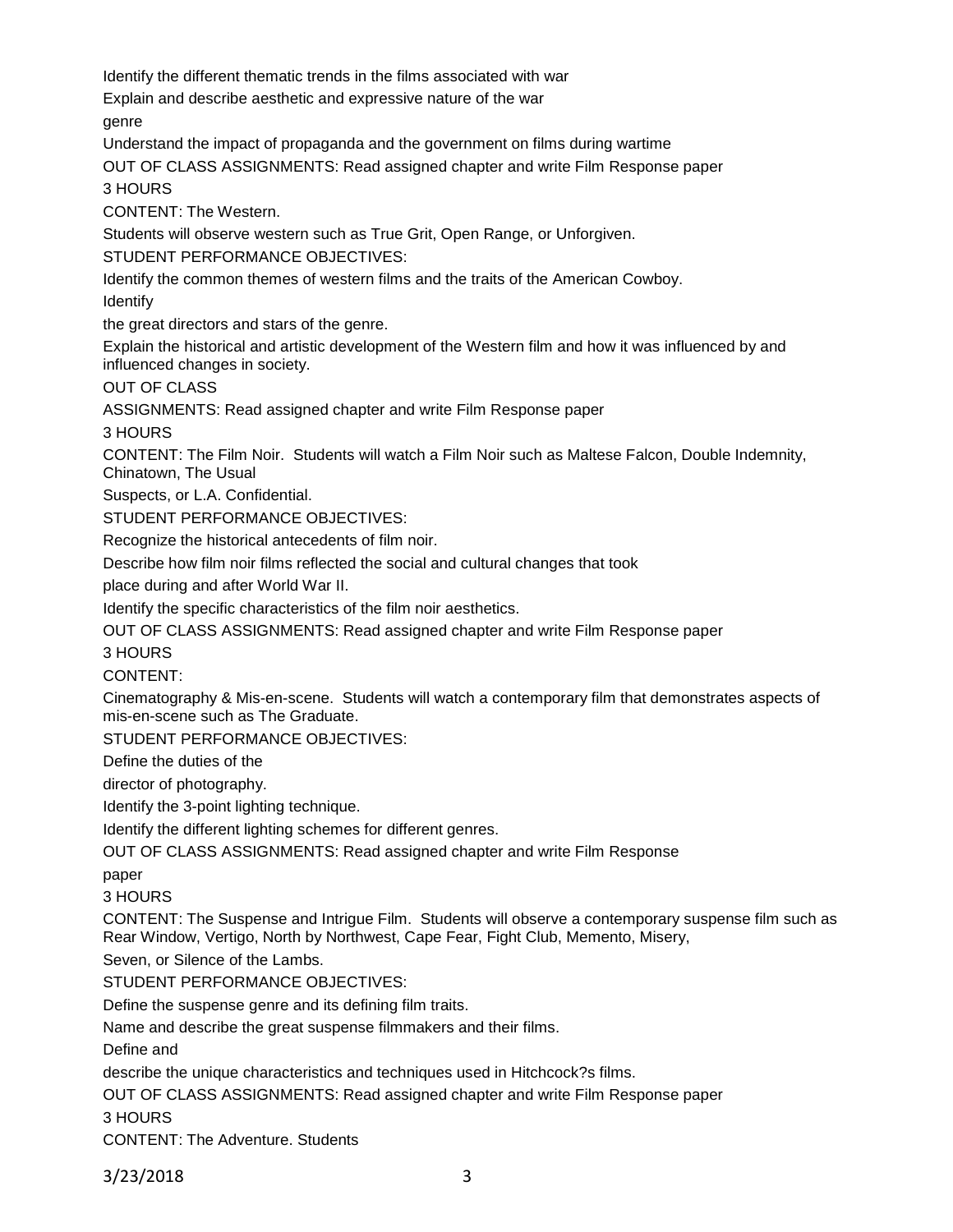will observe a modern adventurous film such as Raiders of the Lost Ark, The Treasure of the Sierra Madre, Romancing the Stone, Crocodile Dundee, Jurassic Park, or National Treasure.

STUDENT

PERFORMANCE OBJECTIVES:

Understand and define the traits of an Adventure film.

Name the prominent Adventure film directors and their films.

Understand the evolution of the Adventure film genre.

OUT OF

CLASS ASSIGNMENTS: Read assigned chapter and write Film Response paper

3 HOURS

CONTENT: Horror / Science Fiction. Students will observe a modern science fiction film such as Inception, District 9,

Minority Report, Terminator, Alien, Total Recall, Blade Runner, Invasion of the Body Snatchers, The Thing, Star Wars, etc.

STUDENT PERFORMANCE OBJECTIVES:

Analyze the genre and all of its

intricacies.

Name and describe the great Fantasy / Horror filmmakers.

Identify the evolution of the genre from its early begins to the present day.

OUT OF CLASS ASSIGNMENTS: Read assigned chapter and

write Film Response paper

3 HOURS

CONTENT: Film in the Television Age

STUDENT PERFORMANCE OBJECTIVES:

Recognize television's historical and cultural impact on the American film industry.

Explain how

television impacted Hollywood both artistically and economically.

Describe the breakdown of the studio system and the cultural changes that came with it.

OUT OF CLASS ASSIGNMENTS: Read assigned

chapter and write Film Response paper

3 HOURS

CONTENT: Editing. Students will observe a contemporary film that showcases modern editing and post production techniques such as Crash, Traffic,

Momento, Argo, The Girl with the Dragon Tattoo, or The Social Network.

STUDENT PERFORMANCE OBJECTIVES:

Explain the 180 degree rule.

Identify transitions such as cuts, dissolves, wipes, etc.

Identify

the different cuts such as match cuts, jump cuts, etc.

Identify all the jobs of post production.

OUT OF CLASS ASSIGNMENTS: Read assigned chapter and write Film Response paper

3 HOURS

CONTENT: The

Musical. Students will observe a contemporary musical such as Singing in the Rain, The Sound of Music, Grease, La Bamba, Chicago, Hairspray, or Les Miserable.

STUDENT PERFORMANCE OBJECTIVES:

Identify

the evolution of the musical.

Identify the major composers, singers, directors, of this genre.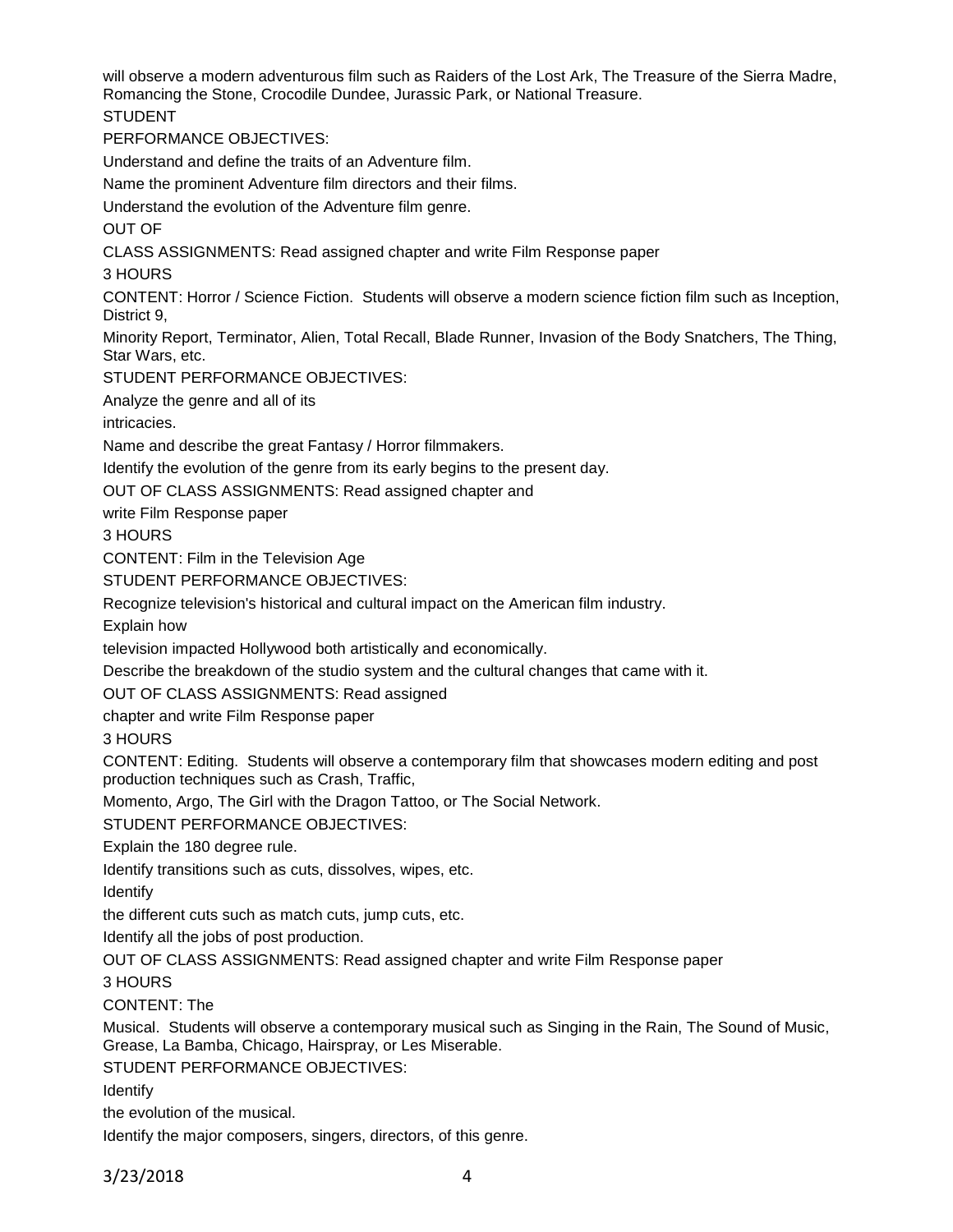Discuss and analyze how the genre has evolved over time.

OUT OF CLASS ASSIGNMENTS: Read assigned chapter

and write Film Response paper

3 HOURS

CONTENT: Sound & Music in film. Students will observe a film that demonstrates the importance of sound and music such as Psycho, Jaws, etc.

STUDENT PERFORMANCE

OBJECTIVES:

Identify the terms used for the tools and techniques of sound recording and manipulation.

Describe how sound and music accompanies film.

Understand all the layers of sound in film such as

sound design, music, dialogue, and foley.

OUT OF CLASS ASSIGNMENTS: Read assigned chapter and write Film Response paper

3 HOURS

CONTENT: The American Comedy. Students will watch a contemporary

comedy such as Some Like It Hot, The Jerk, Best In Show, Wedding Crashers, This Is Spinal Tap, City Slickers, or Bridesmaids.

STUDENT PERFORMANCE OBJECTIVES:

Identify and describe the great silent

screen comedians: Chaplin, Keaton, Lloyd, etc.

Recognize the term "screwball comedy," and identify the classic screwball films

Describe the influence of both the Great Depression and the Production

Code of Ethics on screwball comedy.

Identify the theme of social integration in American Comedy.

OUT OF CLASS ASSIGNMENTS: Read assigned chapter and write Film Response paper

3 HOURS

CONTENT: The

Documentary. Students will watch a contemporary documentary such as Hot Coffee, Who Killed the Electric Car?, Sicko, Planet Earth, Winged Migration, An Inconvenient Truth, Baseball, or Hoop

Dreams

STUDENT PERFORMANCE OBJECTIVES:

Understand the difference between narrative and documentary filmmaking.

Recognize the different types of documentaries.

Identify the successful documentary films

and filmmakers of the time.

OUT OF CLASS ASSIGNMENTS: Prepare for final. Finish Research Paper and Written Film Response 2 HOURS

FINAL EXAM

### **METHODS OF INSTRUCTION:**

Lectures and class discussion. Out-of-class writing assignments. Videotapes; homework; journal; exams; conferences.

# **OUT OF CLASS ASSIGNMENTS:**

Required Outside Hours: 20

Assignment Description: An original short movie.

### **METHODS OF EVALUATION:**

Writing assignments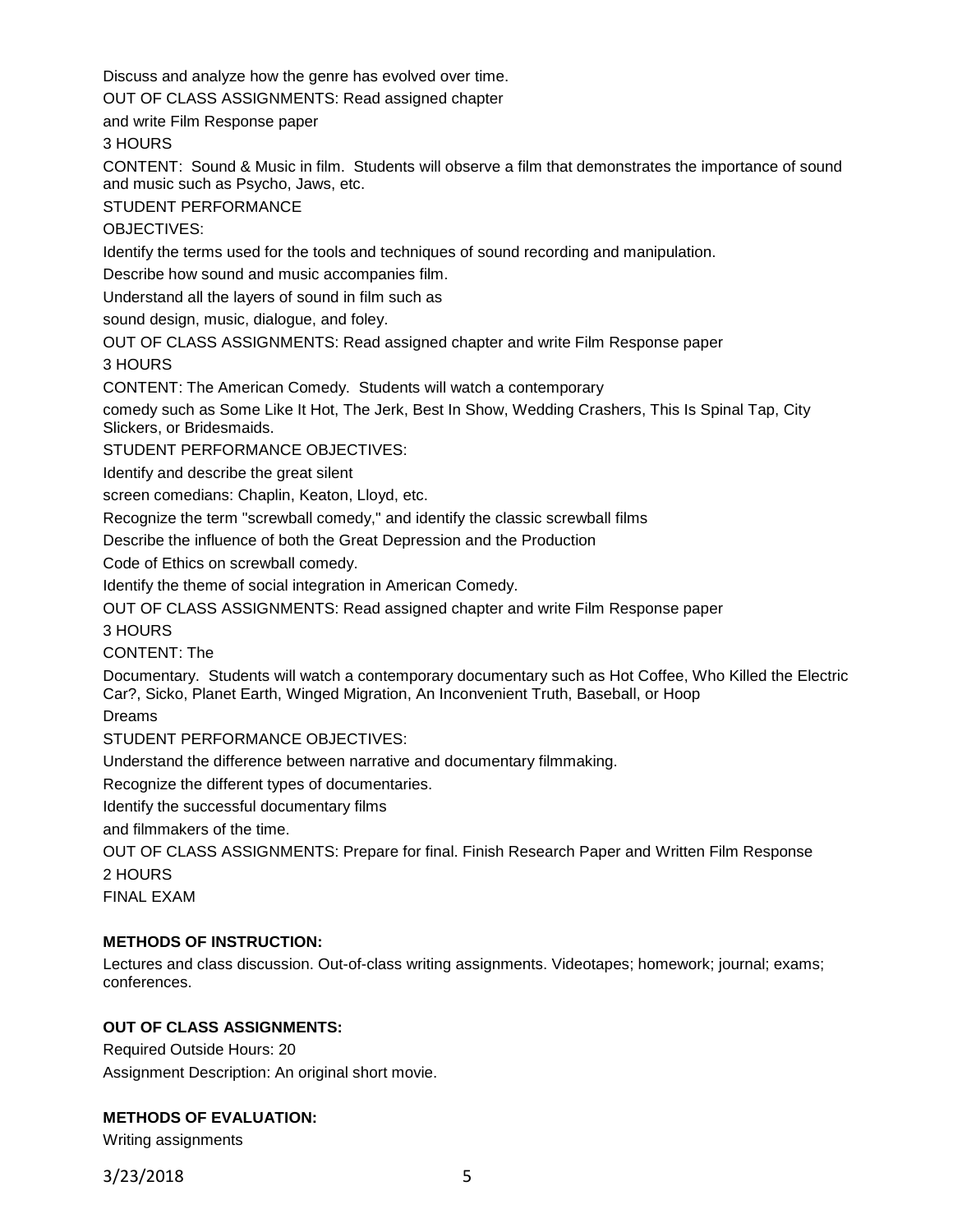Percent of total grade: 40.00 % 40% - 50% Written homework; Reading reports; Term papers Skill demonstrations Percent of total grade: 10.00 % 10% - 20% Objective examinations Percent of total grade: 50.00 % 50% - 60% Multiple choice; True/false; Matching items

#### **REPRESENTATIVE TEXTBOOKS:**

Required Representative Textbooks Lucia, Grundmann, & Simon. American Film History: Selected Readings, 1960 to the Present. New York: Wiley-Blackwell,2015. ISBN: ISBN-13: 978-1118475126 Reading Level of Text, Grade: 13 Verified by: Verified by:Grant Richards

#### **ARTICULATION and CERTIFICATE INFORMATION**

Associate Degree: GAV C2, effective 200530 CSU GE: CSU C2, effective 200530 IGETC: IGETC 3B, effective 200530 CSU TRANSFER: Transferable CSU, effective 200530 UC TRANSFER:

Transferable UC, effective 200530

SUPPLEMENTAL DATA: Basic Skills: N Classification: Y Noncredit Category: Y Cooperative Education: Program Status: 1 Program Applicable Special Class Status: N CAN: CAN Sequence: CSU Crosswalk Course Department: HUM CSU Crosswalk Course Number: 4 Prior to College Level: Y Non Credit Enhanced Funding: N Funding Agency Code: Y In-Service: N Occupational Course: E Maximum Hours: Minimum Hours: Course Control Number: CCC000090078